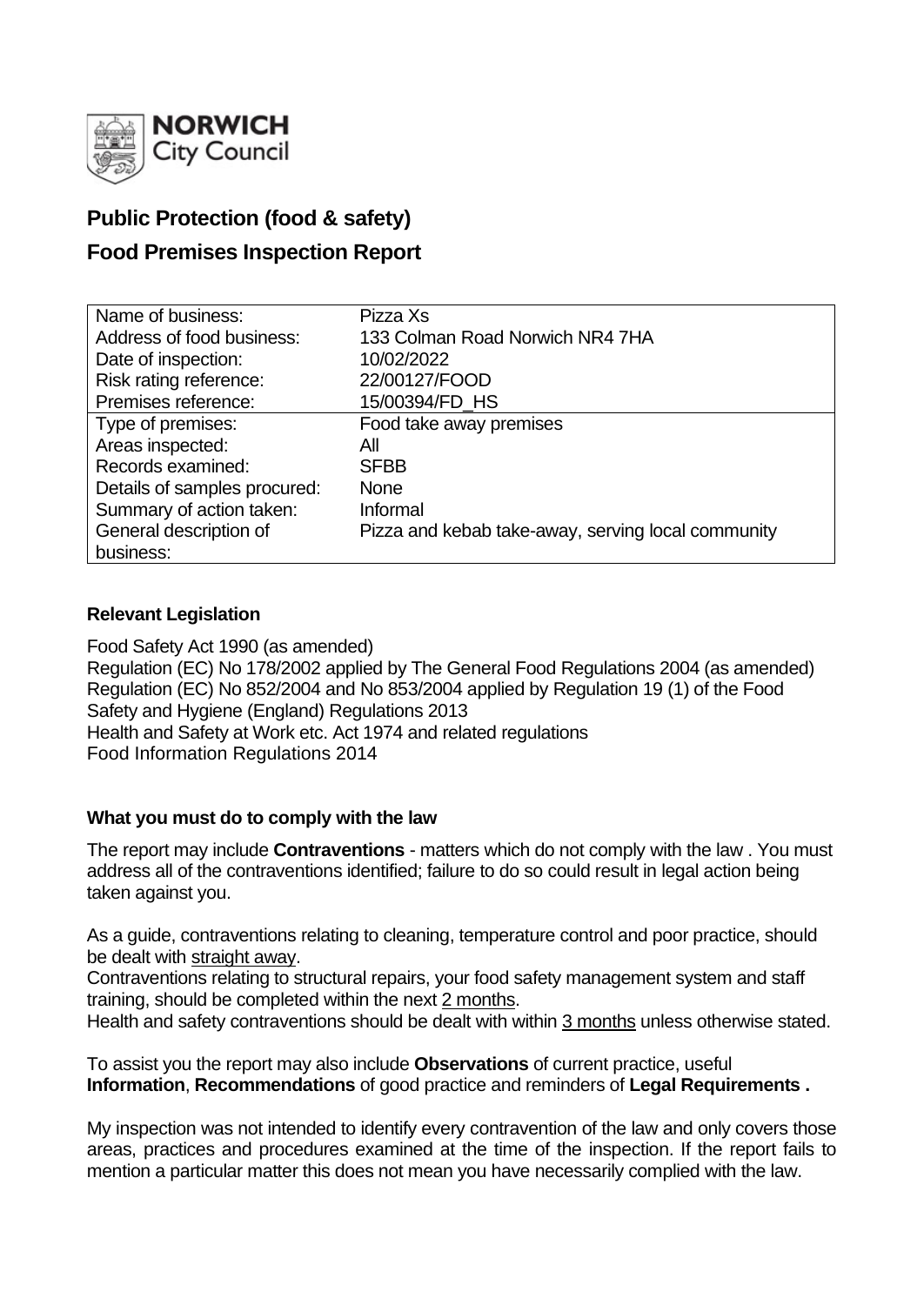## **FOOD SAFETY**

#### **How we calculate your Food Hygiene Rating:**

The food safety section has been divided into the three areas which you are scored against for the hygiene rating: 1. food hygiene and safety procedures, 2. structural requirements and 3. confidence in management/control procedures. Each section begins with a summary of what was observed and the score you have been given. Details of how these scores combine to produce your overall food hygiene rating are shown in the table.

| <b>Compliance Area</b>                     |          |    |                | <b>You Score</b> |           |    |           |    |                 |  |
|--------------------------------------------|----------|----|----------------|------------------|-----------|----|-----------|----|-----------------|--|
| Food Hygiene and Safety                    |          |    |                | $\overline{0}$   | 5         | 10 | 15        | 20 | 25              |  |
| <b>Structure and Cleaning</b>              |          |    |                | $\overline{0}$   | 5         | 10 | 15        | 20 | 25 <sub>1</sub> |  |
| Confidence in management & control systems |          |    | $\overline{0}$ | 5.               | 10        | 15 | 20        | 30 |                 |  |
|                                            |          |    |                |                  |           |    |           |    |                 |  |
| <b>Your Total score</b>                    | $0 - 15$ | 20 | $25 - 30$      |                  | $35 - 40$ |    | $45 - 50$ |    | > 50            |  |
| <b>Your Worst score</b>                    | 5        | 10 | 10             |                  | 15        |    | 20        |    |                 |  |
|                                            |          |    |                |                  |           |    |           |    |                 |  |
| <b>Your Rating is</b>                      | 5        | 4  |                | 3                | 2         |    |           |    | $\Omega$        |  |

Your Food Hygiene Rating is 4 - a good standard



### **1. Food Hygiene and Safety**

Food hygiene standards are high. You demonstrated a very good standard of compliance with legal requirements. You have safe food handling practices and procedures and all the necessary control measures to prevent cross-contamination are in place. Some minor contraventions require your attention. **(Score 5)**

#### Hand-washing

**Contravention** The following indicated that hand-washing was not suitably managed:

• there was no hot water to the wash hand basin

**Information** Hot water was available after the water heater had been turned on at the mains by staff. You must ensure that this unit is turned at the all times for staff to wash their hands. Checking that hand washing equipment is available is an 'opening check' within your SFBB pack.

#### Personal Hygiene

**Contravention** The following are examples of poor personal hygiene or where it was made difficult for food handlers to maintain sufficiently high standards of personal cleanliness: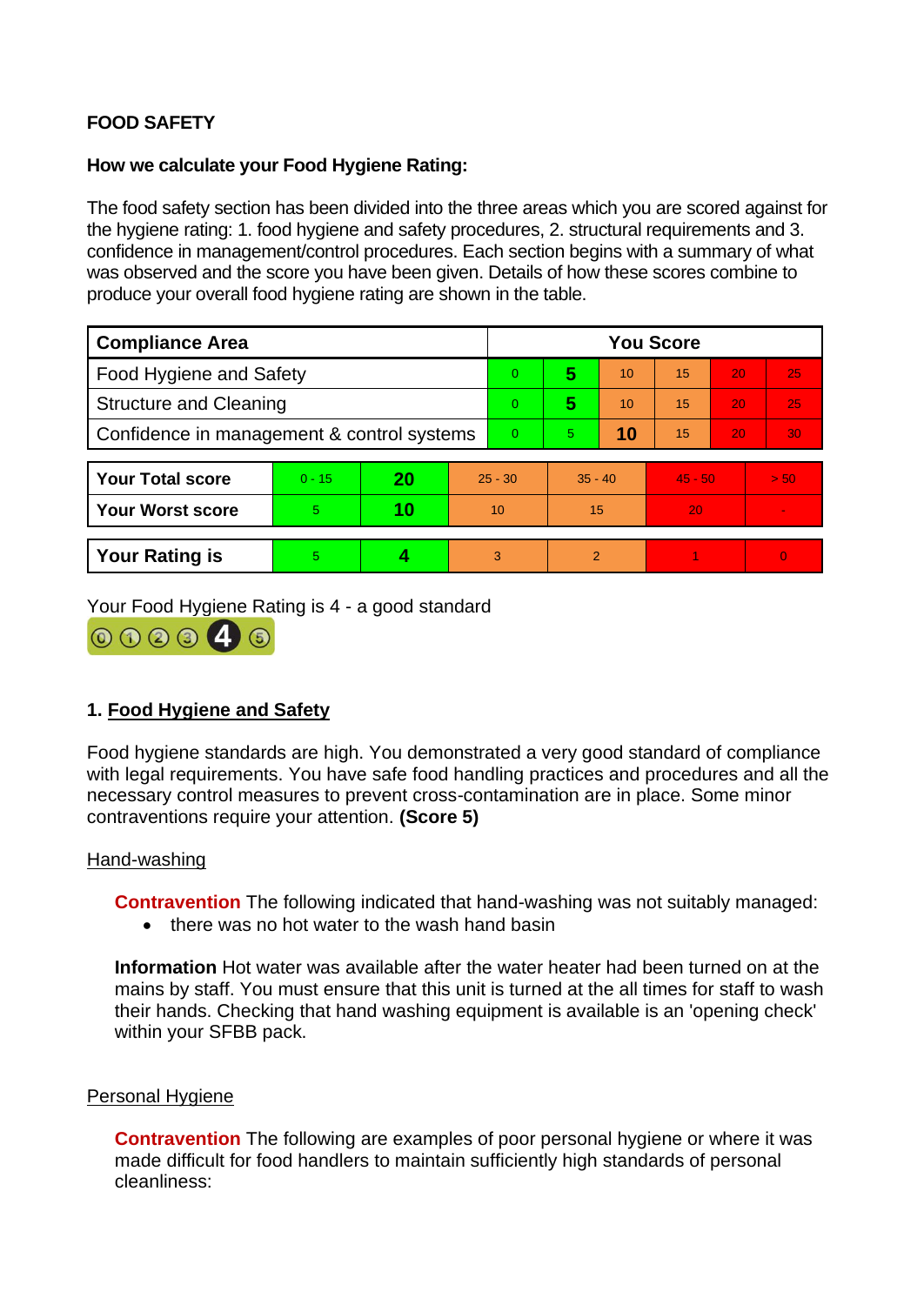- staff were not using the wash-hand basin regularly
- staff were not wearing suitable protective clothing

#### **2. Structure and Cleaning**

The structure facilities and standard of cleaning and maintenance are all of a good standard and only minor repairs and/or improvements are required. Pest control and waste disposal provisions are adequate. The minor contraventions require your attention. **(Score 5)**

#### Cleaning of Structure

**Contravention** The following items were dirty and require more frequent and thorough cleaning:

• high level cleaning

#### **3. Confidence in Management**

There are generally satisfactory food safety controls in place although there is evidence of some non-compliance with the law. Some minor issues were identified relating to staff supervision and training. You are progressing towards a written food safety management system. The contraventions require your attention; although not critical to food safety they may become so if not addressed. **(Score 10)**

#### Type of Food Safety Management System Required

**Contravention** You do not have a food safety management system. I acknowledge that you did have an old completed copy of Safer Food Better Business but it was very out of date and likely from another business. This SFBB pack was therefore not sufficient. Implement Safer Food Better Business or an equivalent food safety management system.

**Legal Requirement** Food business operators must put in place, implement and maintain a permanent procedure or procedures based on HACCP principles:

- Identify hazards to food.
- Identify the critical limits (what is acceptable and unacceptable).
- Monitor critical control points to ensure critical limits are met.
- Keep appropriate records to demonstrate control measures are effective.

**Information** You can download a Safer Food Better Business pack and refill diary pages from the FSA website: www.food.gov.uk/business-industry/caterers/sfbb

**Information** If you want to keep everything on your computer or tablet an electronic version of the Safer Food Better Business pack is also available on the FSA website www.food.gov.uk/business-industry/caterers/sfbb However, do make sure staff have access to it at all times when working.